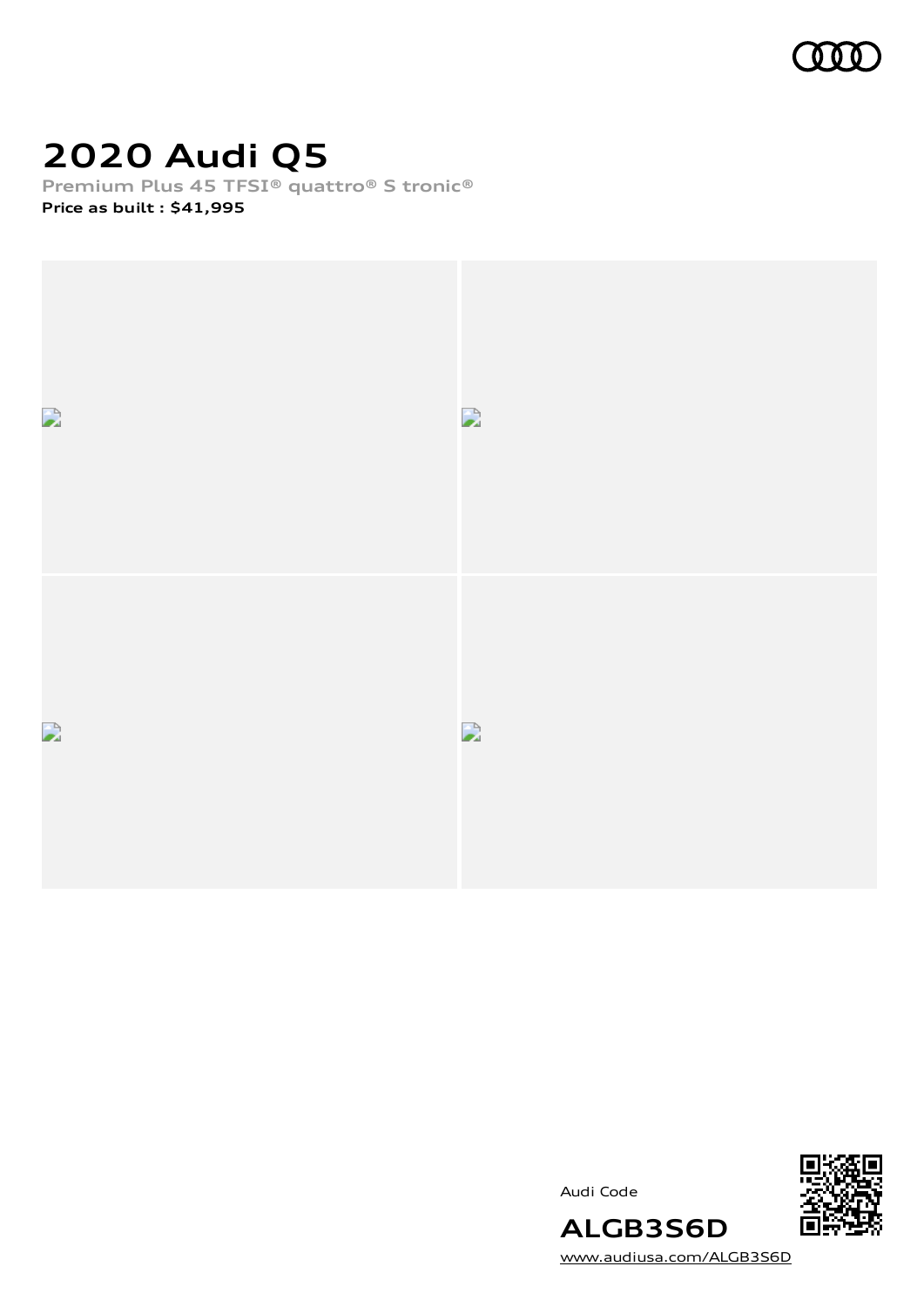#### **Audi 2020 Audi Q5** Premium Plus 45 TFSI® quattro® S tronic®

**Price as buil[t](#page-8-0)** \$41,995

#### **Exterior colour**

Manhattan Gray metallic

### D

#### **Further Information**

|                 | N٥           |
|-----------------|--------------|
| Mileage         | 16,128 miles |
| Type of vehicle | Used car     |

**Warranty**

#### **Interior colour**

| Seats     | Black |
|-----------|-------|
| Dashboard | Black |
| Carpet    | Black |
| Headliner | Gray  |

#### **Audi Code** ALGB3S6D

**Your configuration on www.audiusa.com** [www.audiusa.com/ALGB3S6D](https://www.audiusa.com/ALGB3S6D)

**Commission number** 66e9f3160a0e09b12794

#### **Technical Specifications**

Engine type 2.0-liter four-cylinder Displacement/Bore and 1,984/82.5 x 92.8 cc/mm stroke Torque 273 lb-ft@rpm Top track speed 130 mph mph Acceleration (0 - 60 mph) 5.9 seconds seconds Recommended fuel Premium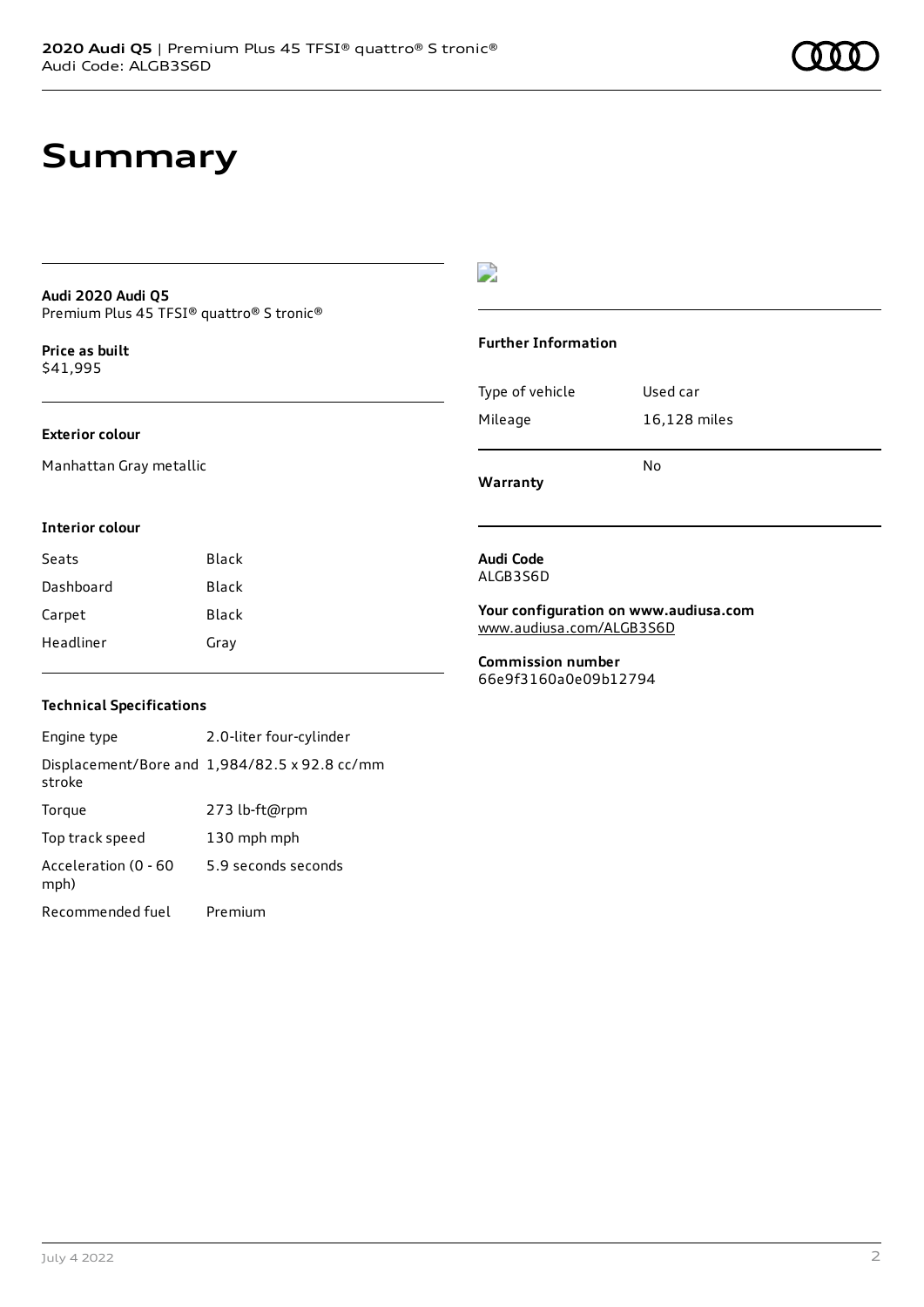

# **Standard features**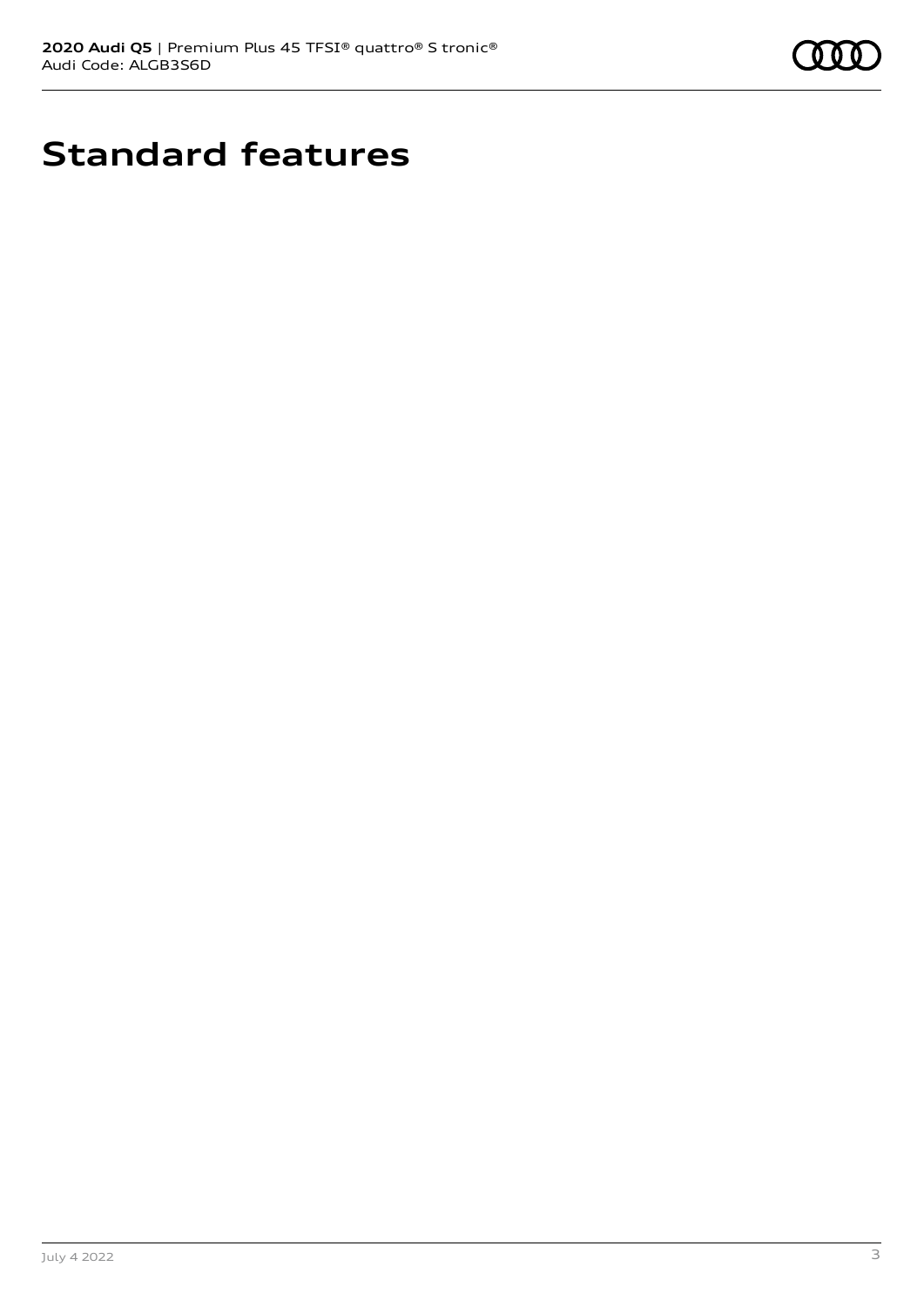# **Dealer remarks**

Manhattan Gray Metallic 2020 Audi Q5 45 Premium Plus quattro quattro 7-Speed Automatic S tronic 2.0L TFSI Black w/Leather Seating Surfaces.

Each vehicle is thoroughly Inspected by a Certified Master Technician using all factory parts. This is the ONLY WAY TO BUY a Pre-Owned Audi. Recent Arrival! 22/28 City/Highway MPG

Awards:

\* 2020 KBB.com Best Buy Awards

There is a reason we have been rated as the consumers TOP PICK Dealership to do business with. All of our customers receive a FIRST CLASS, NO PRESSURE buying experience. Come see us at Audi of Ft. Myers. WE PROMISE IT WILL BE WORTH THE VISIT!!!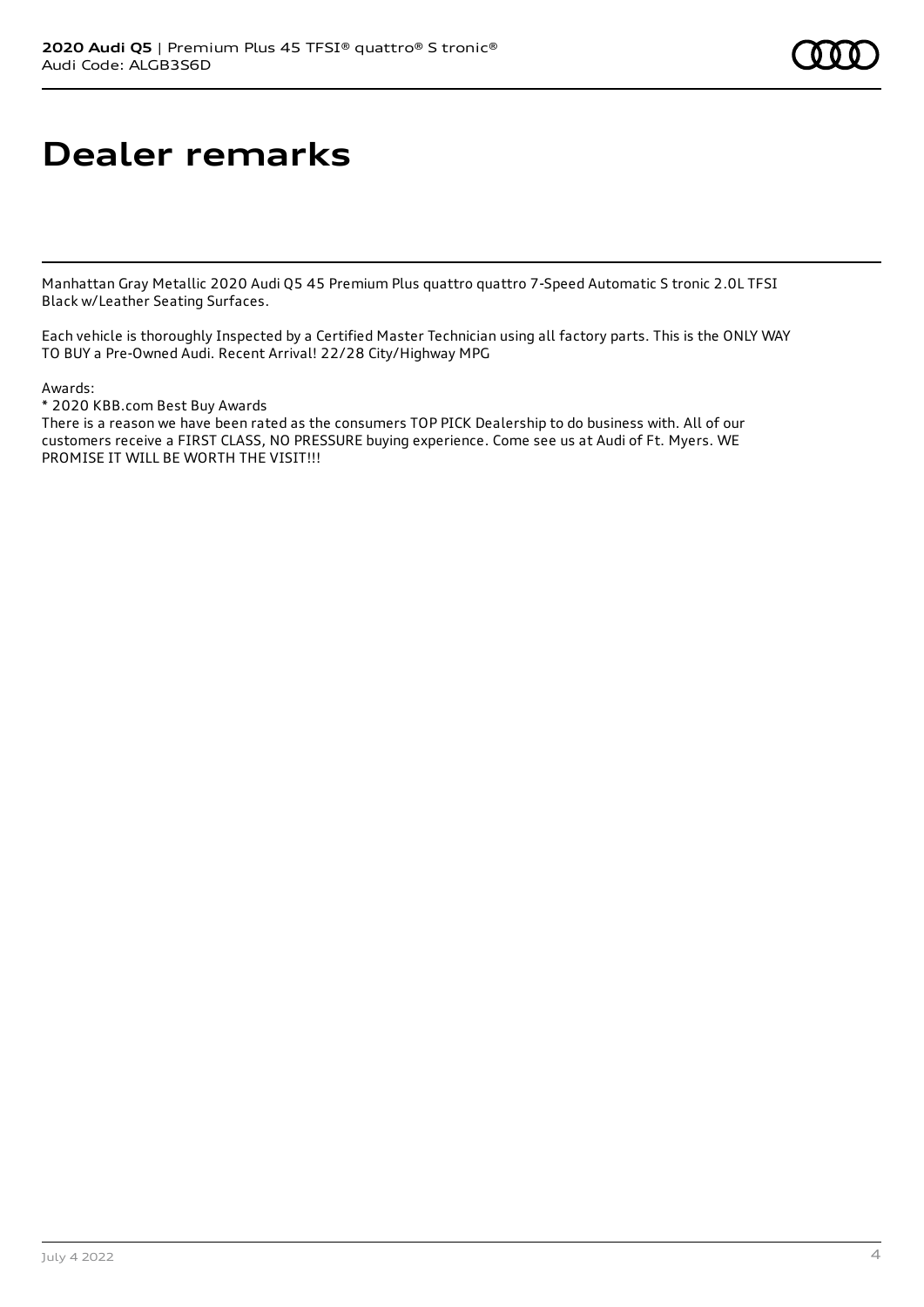# **Technical Specifications**

Drivetrain type quattro® all-wheel drive with ultra® technology Transmission Seven-speed S tronic® dual-clutch automatic transmission

| <b>Engineering   Performance</b>            |                                               | <b>Steering</b>                            |                                                                      |
|---------------------------------------------|-----------------------------------------------|--------------------------------------------|----------------------------------------------------------------------|
| Engine type                                 | 2.0-liter four-cylinder                       | Steering type                              | Electromechanical power steering                                     |
| Power Level                                 | 45                                            |                                            | system                                                               |
| Displacement                                | 2.0 l                                         | Turning diameter, curb- 38.4 ft<br>to-curb |                                                                      |
| Horsepower                                  | 248 @ rpm                                     | Steering ratio                             | 15.8:1                                                               |
| Towing capacity                             | 4,400-lb lb                                   |                                            |                                                                      |
| Torque                                      | 273 lb-ft@rpm                                 | Suspension                                 |                                                                      |
| Valvetrain                                  | 16-valve DOHC with Audi valvelift<br>system   | Front axle                                 | Five-link front suspension                                           |
| Acceleration (0 - 60<br>mph)                | 5.9 seconds seconds                           | Rear axle                                  | Five-link rear suspension                                            |
| Engine block                                | Cast-iron                                     | <b>Brakes</b>                              |                                                                      |
| Induction/fuel injection Turbocharged/TFSI® |                                               |                                            |                                                                      |
| Cylinder head                               | Aluminum-alloy                                | Front brakes                               | 13.3 (ventilated disc) in                                            |
| stroke                                      | Displacement/Bore and 1,984/82.5 x 92.8 cc/mm | Rear brakes                                | 13.0 (ventilated disc) in                                            |
| Top track speed                             | 130 mph mph                                   | <b>Body</b>                                |                                                                      |
| <b>Electrical system</b>                    |                                               | Material                                   | Multi-material body construction<br>(steel and aluminum composition) |
| Alternator                                  | 110-150 A                                     |                                            |                                                                      |
| <b>Battery</b>                              | 420 A/75 Ah                                   | <b>Warranty   Maintenance</b>              |                                                                      |
| Transmission   Drivetrain                   |                                               | Warranty                                   | 4-year/50,000-mile Audi New<br>Vehicle Limited Warranty              |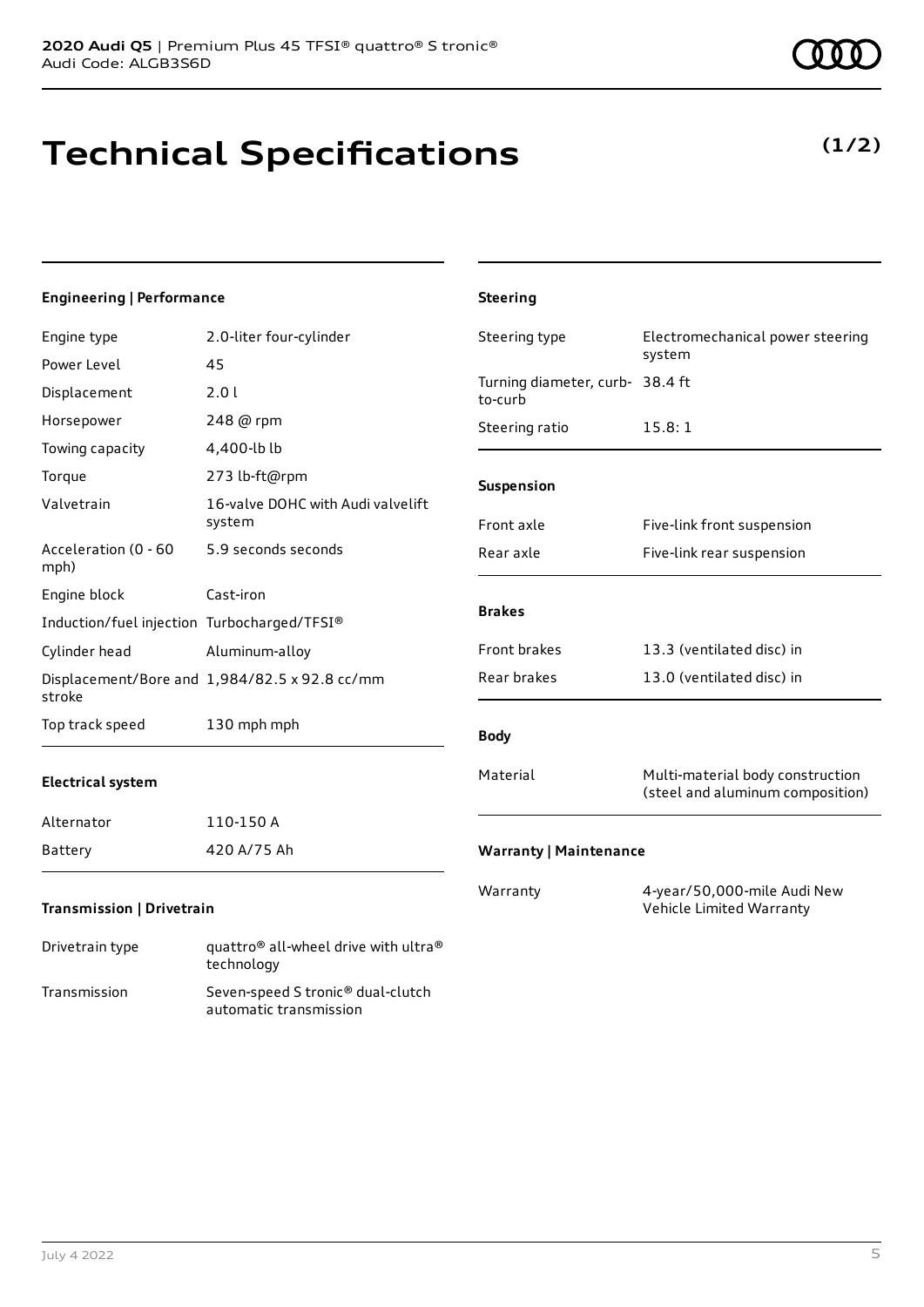# **Technical Specifications**

## **Exterior Measurements**

| Height                           | 65.3 in  |
|----------------------------------|----------|
| Overall width without<br>mirrors | 74.5 in  |
| Length                           | 183.6 in |
| Wheelbase                        | 111.0 in |
| Drag coefficient                 | 0.32 Cw  |
| Overall width with<br>mirrors    | 84.3 in  |
| Track rear                       | 63.3 in  |
| Track front                      | 63.6 in  |
| Curb weight                      | 4045 lb  |
| Ground clearance,<br>loaded      | $8.2$ in |

### **Interior measurements**

| Seating capacity                          | 5                      |
|-------------------------------------------|------------------------|
| Shoulder room, rear                       | 56.5 in                |
| Head room with front<br>sunroof           | 40.2 in                |
| Leg room, rear                            | 37.8 in                |
| Shoulder room, front                      | 57.7 in                |
| Head room with rear<br>sunroof            | 37.7 in                |
| Head room, rear                           | 39.3 in                |
| Leg room, front                           | 41.0 in                |
| Head room, front                          | 41.7 in                |
| Cargo volume, rear<br>seatbacks up/folded | 25.1/53.1 cu ft, cu ft |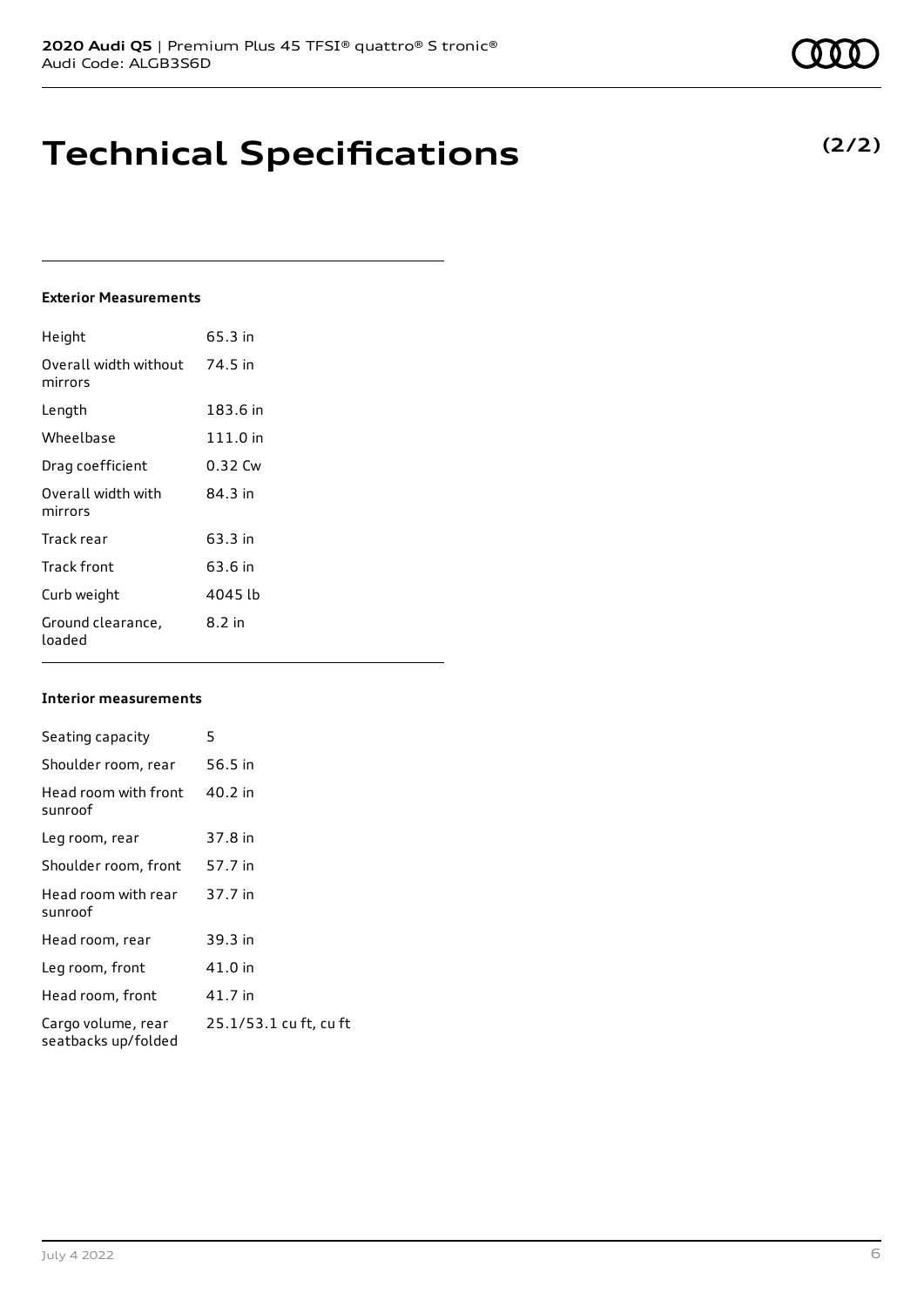## **Consumption- and emission**

**Consumption by NEDC**

combined 24 mpg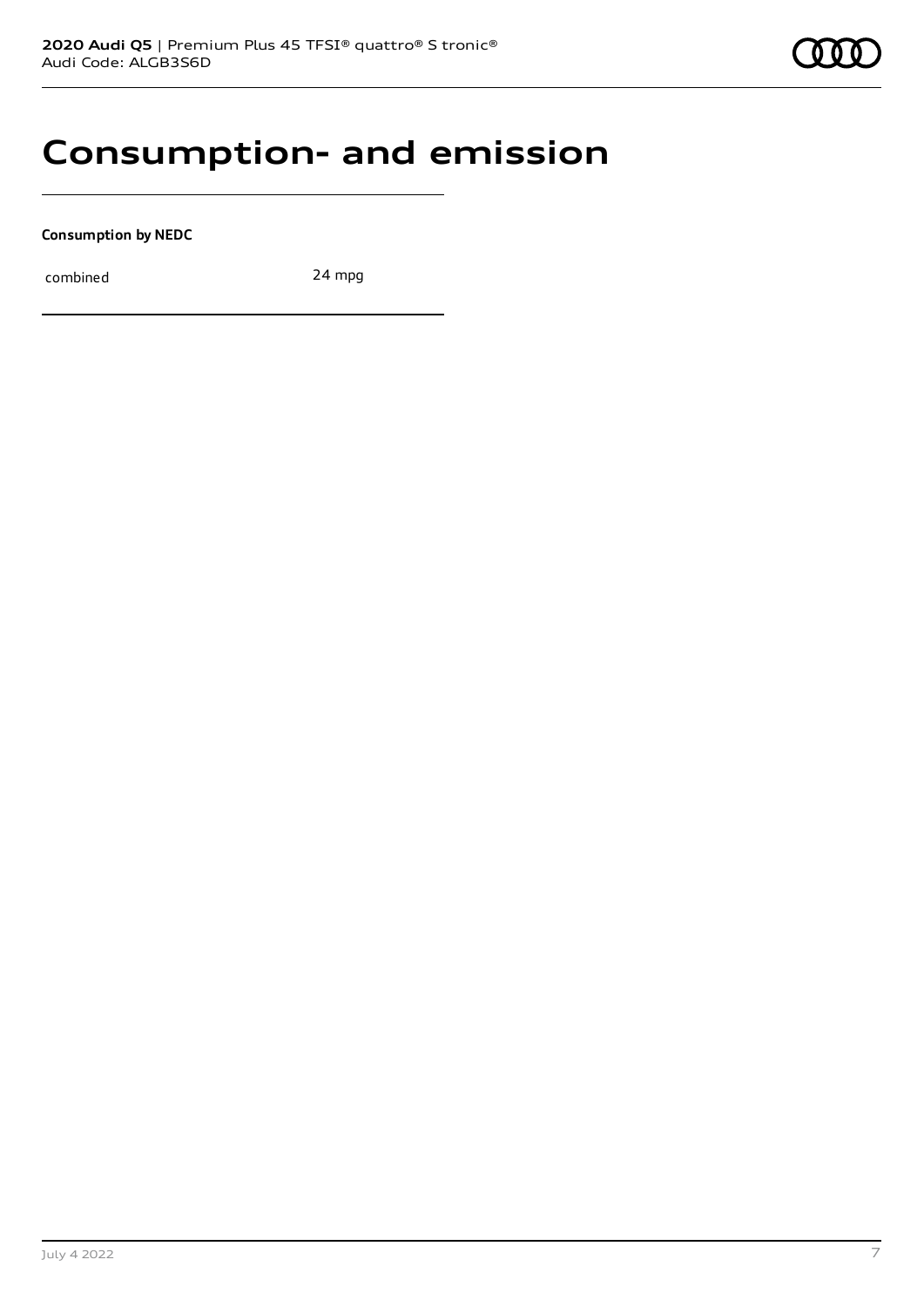## **Contact**

Dealer **Audi Fort Myers**

10050 Daniels Interstate Court 33913 Fort Myers FL

Phone: +12394549600 FAX: 2394549600

www: [https://www.audifortmyers.com](https://www.audifortmyers.com/)